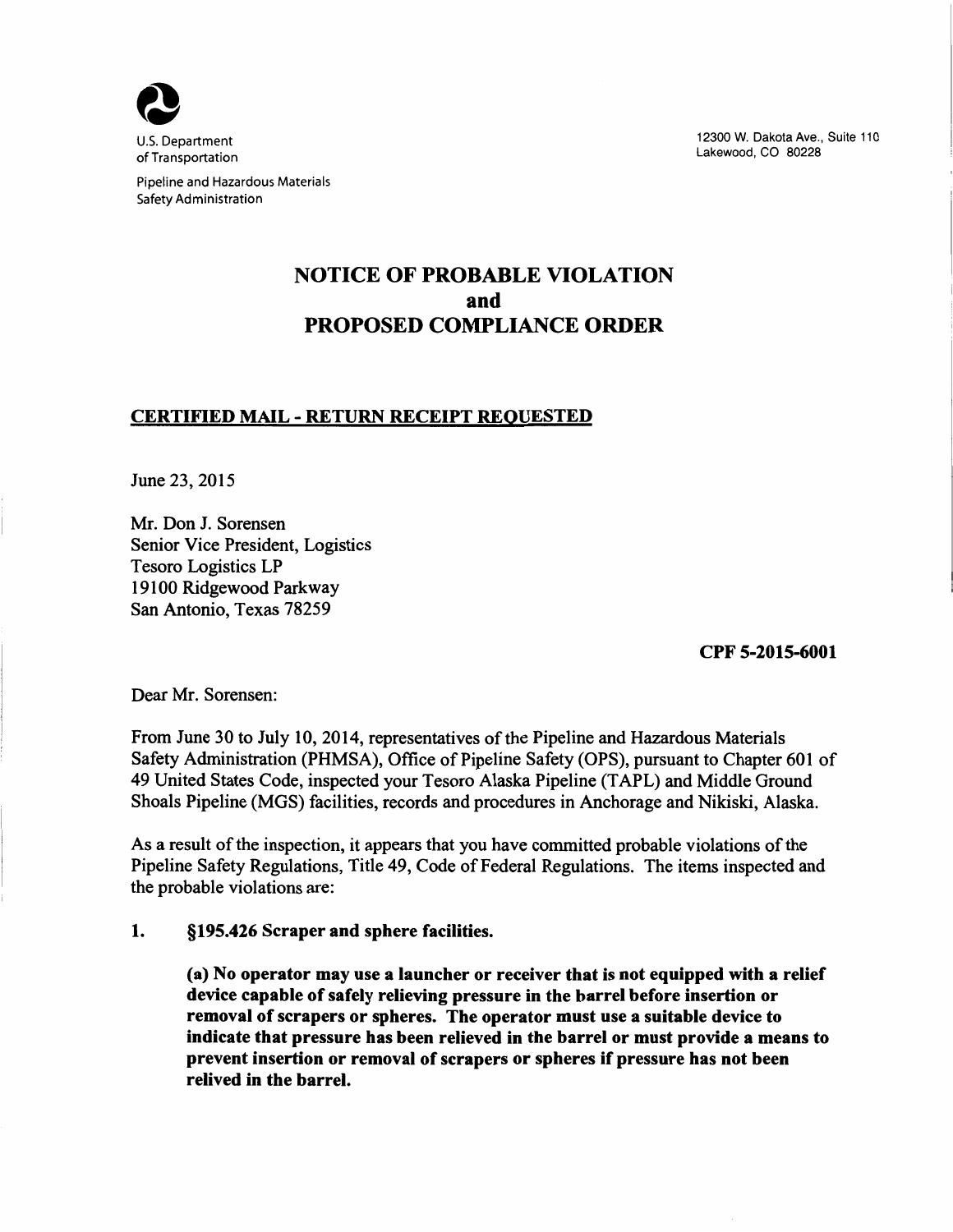Tesoro Alaska Pipeline Company (T APC) did not have relief devices capable of safely relieving pressure in the barrel of their scraper and sphere facilities. The MGS pig launcher and receiver barrels did not have devices on the end closures of the barrels to either prevent the closure from being removed prior to release of the pressure on the barrel, or to indicate that pressure still remains in the barrel.

### 2. §195.573 What must I do to monitor external corrosion control?

(c) Rectifiers and other devices. You must electrically check for proper performance each device in the first column at the frequency stated in the second column.

| <b>Device</b>                                                              | <b>Check frequency</b>                                                              |
|----------------------------------------------------------------------------|-------------------------------------------------------------------------------------|
|                                                                            | At least six times each<br>calendar year, but with                                  |
| Reverse current switch.                                                    | intervals not exceeding 2 1/2                                                       |
| Diode.                                                                     | months.                                                                             |
| Interference bond whose failure would<br>jeopardize structural protection. |                                                                                     |
|                                                                            | At least once each calendar<br>year, but with intervals not<br>exceeding 15 months. |

TAPC did not check critical bonds at the required intervals. TAPC's cathodic protection contractor, Coffman Engineering, provided a 2012 Critical Bond Analysis Report which stated the TAPL had critical bonds with Conoco-Phillips facilities at Test Station 15A and with Flint Hills facilities at Test Station 59A. Tesoro did not electrically check these bonds for proper performance at least six times each calendar year, but with intervals not exceeding 2 Y2 months, nor did T APC investigate or follow-up to make a final determination of whether or not the bonds are critical to T APL.

Following our inspection, a letter from Coffman Engineering, dated July 25, 2014, showed an analysis was done on one of the critical bonds between TAPL and Flint Hills indicated in 2012 and it was determined to be non-critical by TAPC's Corrosion Specialist. No records were provided to indicate follow-up or evaluation of the other bond (Test Station 15A) indicated as critical from the 2012 study.

#### 3. §195. 403 Emergency response training.

(c) Each operator shall require and verify that its supervisors maintain a thorough knowledge of that portion of the emergency response procedures established under 195.402 for which they are responsible to ensure compliance.

T APC did not adequately train all of their employees per their Emergency Response Training (ERT) Plan. Peter Ribbon's ERT training record indicated he had not taken the eight-hour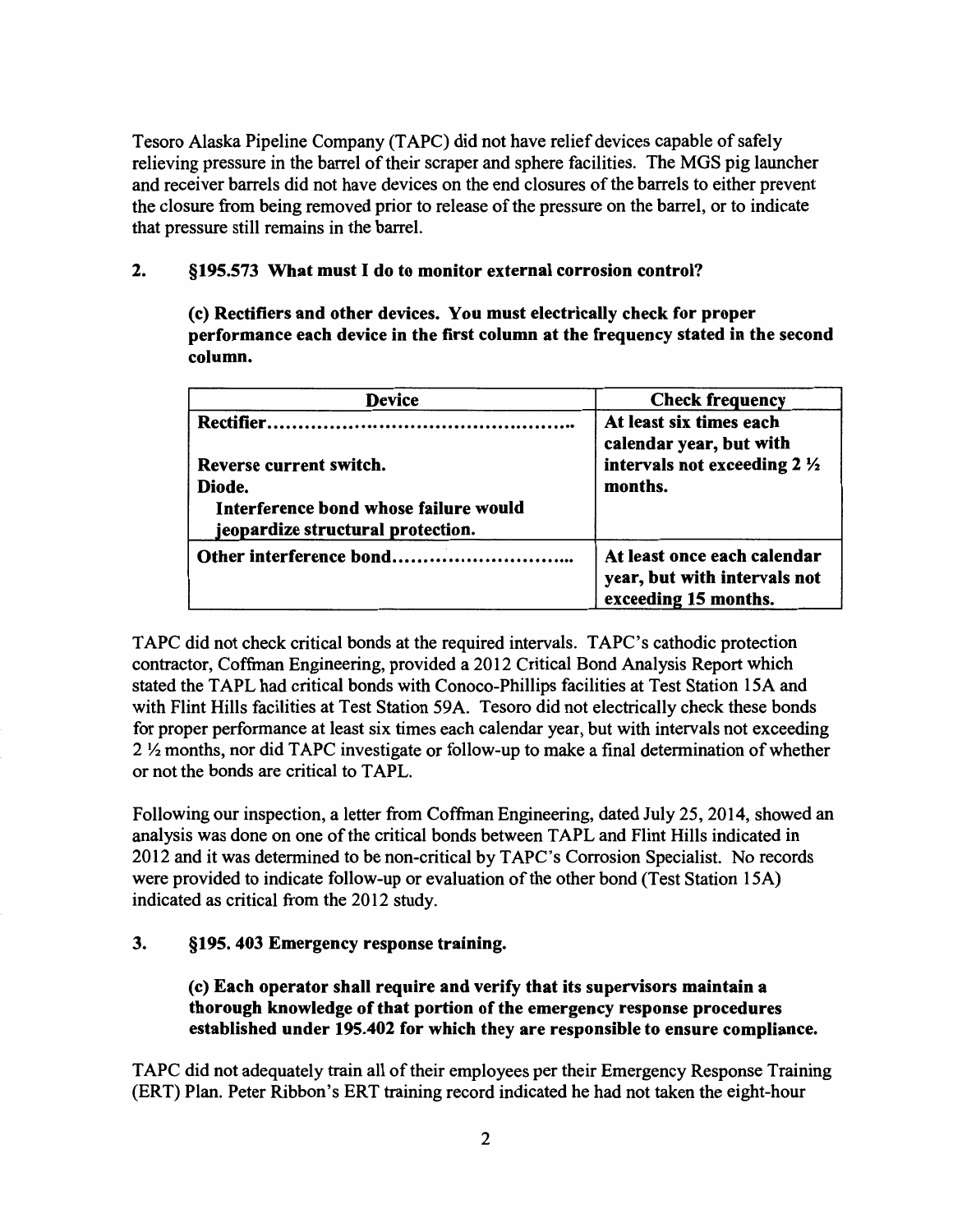Hazwoper Refresher course annually as required, and did not take Hearing Protection or Respiratory Protection in 2011 as required by TAPC.

#### 4. §195. 403 Emergency response training.

(b) At the intervals not exceeding 15 months, but at least once each calendar year, each operator shall:

(1) Review with personnel their performance in meeting the objectives of the emergency response training program set forth in paragraph (a) of this section; and

(2) Make appropriate changes to the emergency response training program as necessary to ensure that it is effective.

T APC failed to conduct annual emergency response training reviews or make appropriate changes to the program. No evidence of providing this training could be provided to PHMSA representatives during the inspection.

#### 5. §195.452 Pipeline integrity management in high consequence areas.

(k) *What methods to measure program effectiveness must be used?* An operator's program must include methods to measure whether the program is effective in assessing and evaluating the integrity of each pipeline segment and in protecting the high consequence areas. See Appendix  $C$  of this part for guidance methods that can be used to evaluate a program's effectiveness.

(1) *What records must be kept?* (1) An operator must maintain for review during an inspection:

(ii) Documents to support the decisions and analyses, including any modifications, justifications, variances, deviations and determinations made, and actions taken, to implement and evaluate each element of the integrity management program listed in paragraph (f) of this section.

T APC did not complete the process required by their Standard Operating Procedures to measure and evaluate their IM program effectiveness. The forms were not completed for 2012 or 2013, but the forms were completed retroactively at the time of the inspection then provided. The forms were identical for both years and did not indicate the year which it represented. The records indicated no use of metrics.

#### Proposed Compliance Order

Under 49 United States Code, § 60122, you are subject to a civil penalty not to exceed \$200,000 per violation per day the violation persists up to a maximum of \$2,000,000 for a related series of violations. For violations occurring prior to January 4, 2012, the maximum penalty may not exceed \$100,000 per violation per day, with a maximum penalty not to exceed \$1 ,000,000 for a related series of violations.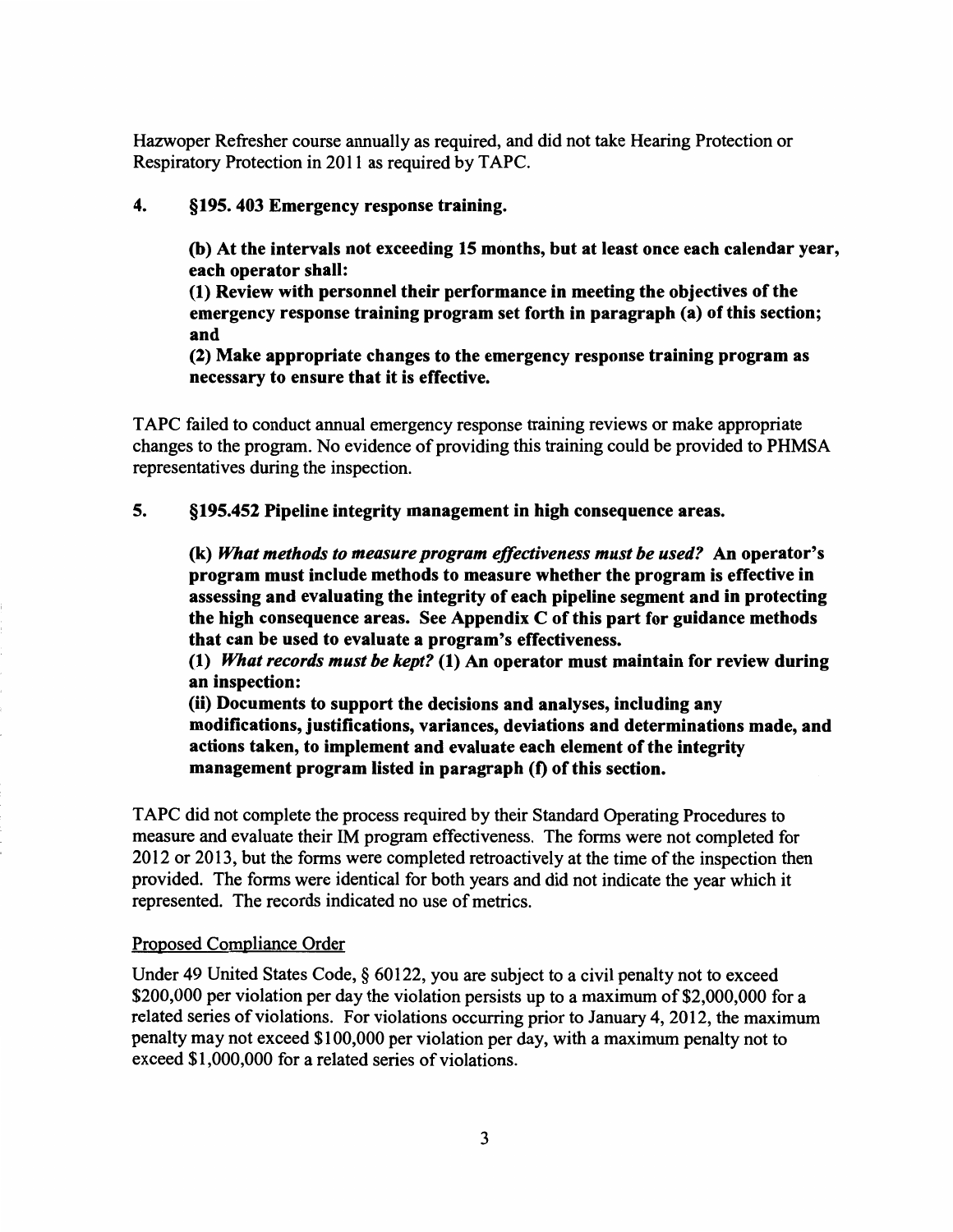We have reviewed the circumstances and supporting documents involved in this case, and have decided not to propose a civil penalty assessment at this time.

With respect to item(s) 1 and 2 pursuant to 49 United States Code § 60118, the Pipeline and Hazardous Materials Safety Administration proposes to issue a Compliance Order to Tesoro Alaska Pipeline Company. Please refer to the *Proposed Compliance Order,* which is enclosed and made a part of this Notice.

### Warning Items

With respect to items 3, 4, and 5, we have reviewed the circumstances and supporting documents involved in this case and have decided not to conduct additional enforcement action or penalty assessment proceedings at this time. We advise you to promptly correct these items. Be advised that failure to do so may result in T APC being subject to additional enforcement action.

## Response to this Notice

Enclosed as part of this Notice is a document entitled *Response Options for Pipeline Operators in Compliance Proceedings.* Please refer to this document and note the response options. Be advised that all material you submit in response to this enforcement action is subject to being made publicly available. If you believe that any portion of your responsive material qualifies for confidential treatment under 5 U.S.C. 552(b), along with the complete original document you must provide a second copy of the document with the portions you believe qualify for confidential treatment redacted and an explanation of why you believe the redacted information qualifies for confidential treatment under 5 U.S.C. 552(b). If you do not respond within 30 days of receipt of this Notice, this constitutes a waiver of your right to contest the allegations in this Notice and authorizes the Associate Administrator for Pipeline Safety to find facts as alleged in this Notice without further notice to you and to issue a Final Order.

In your correspondence on this matter, please refer to **CPF 5-2015-6001** and for each document you submit, please provide a copy in electronic format whenever possible.

Sincerely,

10 Hudel

Chris Hoidal Director, Western Region Pipeline and Hazardous Materials Safety Administration

Enclosures: *Proposed Compliance Order Response Options for Pipeline Operators in Compliance Proceedings* 

cc: PHP-60 Compliance Registry PHP-500 Heidi Marlowe (Item 1: #147019; Items 2-5: #147602)